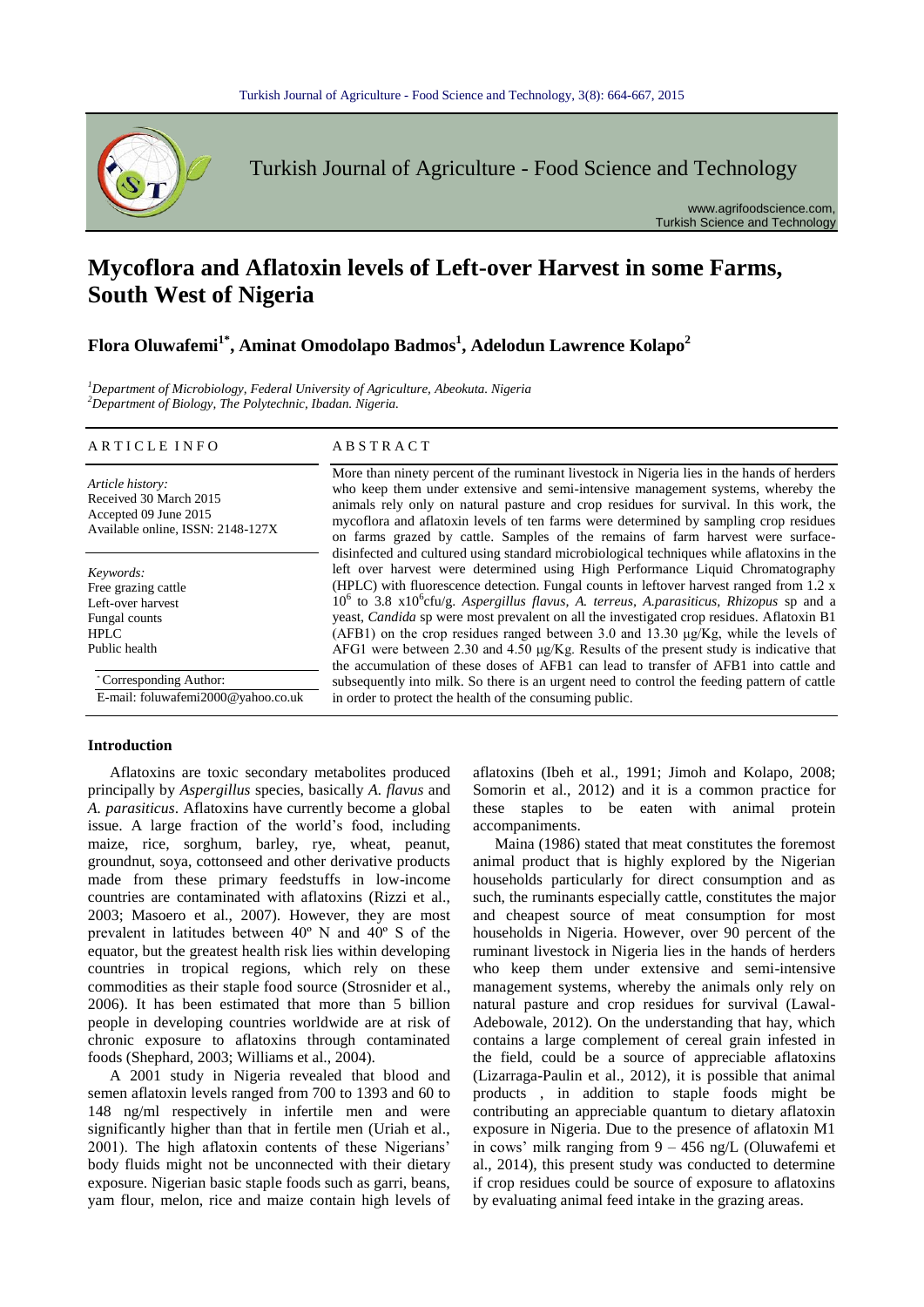### **Materials and Methods**

#### *Study Areas*

Ibadan and Abeokuta are two important cities in south west Nigeria located in Oyo and Ogun states respectively. They are located in the tropical Rain Forest zone with high humidity and temperature. Cultivation of crops in these suburbs is transforming the vegetation into a wooded savanna, which incidentally favours the herding of cattle by the Fulani Pastorialists in communities within the study areas which feed the cattle forage and left-over harvest of cultivated crops such as maize.

#### *Collection of left over harvest sample*

Left over harvest of maize cobs, maize grains, cassava roots, cassava stem, sugar cane, cocoyam, pepper were randomly collected from farms in Abeokuta and Ibadan grazed by cattle of the Fulani herdsmen. The left over harvest were collected into a sterilized polyethylene bag and were taken to the laboratory for analysis.

Coordinates of the collecting points were obtained using a hand-held Global Positioning System (GPS), and the areas are shown in figure 1.



Figure 1 Location of sample collection points.

*Isolation and characterization of fungi in left over harvest*

Fungi were isolated from the collected left over harvest according to the method described by Klich (2002). The left over harvest were surface disinfected with ethanol. Serial dilution of the samples was done and appropriate dilutions were plated on Sabouraud dextrose agar at  $28^{\circ}$ C for five days and the fungal counts estimated in cfu/g. Aspergillus isolates were identified using morphological and cultural characteristics as highlighted by Klich (2002).

#### *Chemicals*

Standards of aflatoxin B1, B2, G1, and G2 were supplied by Supelco, Bellefonte, Pennsylvania, USA. Solvents such as acetonitrile, methylene chloride, and methanol were of High Performance Liquid Chromatography(HPLC) grade.

*Aflatoxin quantification of left over harvest:* The method adopted by Oluwafemi et al., (2010) was used, where 50g of each sample was milled with 70% methanol and filtered with Whatman No.1 filter paper. The dried extract was re-dissolved with 1.25-ml of acetonitrile: water (25:75, v/v and was subjected to HPLC.

Table 3 shows the morphological and cultural characteristics of fungal isolates. Isolates were characterized according to the schemes of Klich (2002) and they were *A. parasiticus, A. flavus, Candida* sp*. A. terreus,* and *A. niger*. Figures 2-4 show chromatograms of both standard and left over harvest AFB1, AFB2, AFG1 and AFG2. Table 4 shows aflatoxin level in left over harvest from the randomly selected farms. AFB1 ranged between 3.3.0 and 13.30μg/Kg, while the levels of AFG1 were between 2.30 and 4.50 μg/Kg.

#### **Results**

The geographical region covered by this study showing the coordinates is clearly shown in figure 1 and Table 1. The mean fungal counts and the mycoflora profile of the left over harvest in the randomly selected farms grazed by Fulani Pastorialist in Abeokuta and Ibadan suburbs are presented in Table 1. Results obtained depicted that the fungal counts ranged from  $1.20 \times 10^6$  to  $3.80 \times 10^6$  cfu/g. Moulds such as *Aspergillus flavus*, A. *terreus, A.parasiticus, Rhizopus* sp and a yeast, *Candida* sp were the most prevalent on all the investigated crop residues. Aflatoxin B1 (AFB1) on the crop residues ranged between 3.0 and 13.30 μg/Kg, while the levels of AFG1 were between 2.30 and 4.50 μg/Kg.

Table 1 Latitude and Longitude of Left-over Harvest Sample Collection Points

| Location              | Latitude | Longitude |
|-----------------------|----------|-----------|
| Eruwa Oyo (A)         | 7.374997 | 3.496857  |
| Igbo Ora Oyo (B)      | 7.403869 | 3.164978  |
| Iseyin Oyo (C)        | 7.941188 | 3.623200  |
| Adamasingba Oyo(D)    | 7.409861 | 3.888588  |
| A5-Ibadan Oyo (E)     | 7.395425 | 3.791685  |
| Papalanto Ogun (F)    | 6.882528 | 3.202972  |
| Arigbajo Abeokuta (G) | 6.839033 | 3.196564  |
| Lafenwa Ogun (H)      | 7.157254 | 3.325981  |
| Sabo Ogun (I)         | 7.168428 | 3.316295  |
| Funaab Ogun(J)        | 7.227203 | 3.472481  |

### **Discussion**

Mycoflora profile of left-over harvest in farms sampled compares favourably with the reports of Gbodi et al. (1986) who isolated *A. parasiticus, A. flavus*, Candida sp, *A. terreus* and *A. niger*. Bankole et al. (2006) and Jimoh and Kolapo (2008) on their separate studies of "Egusi" melon seeds and cereal grains reported these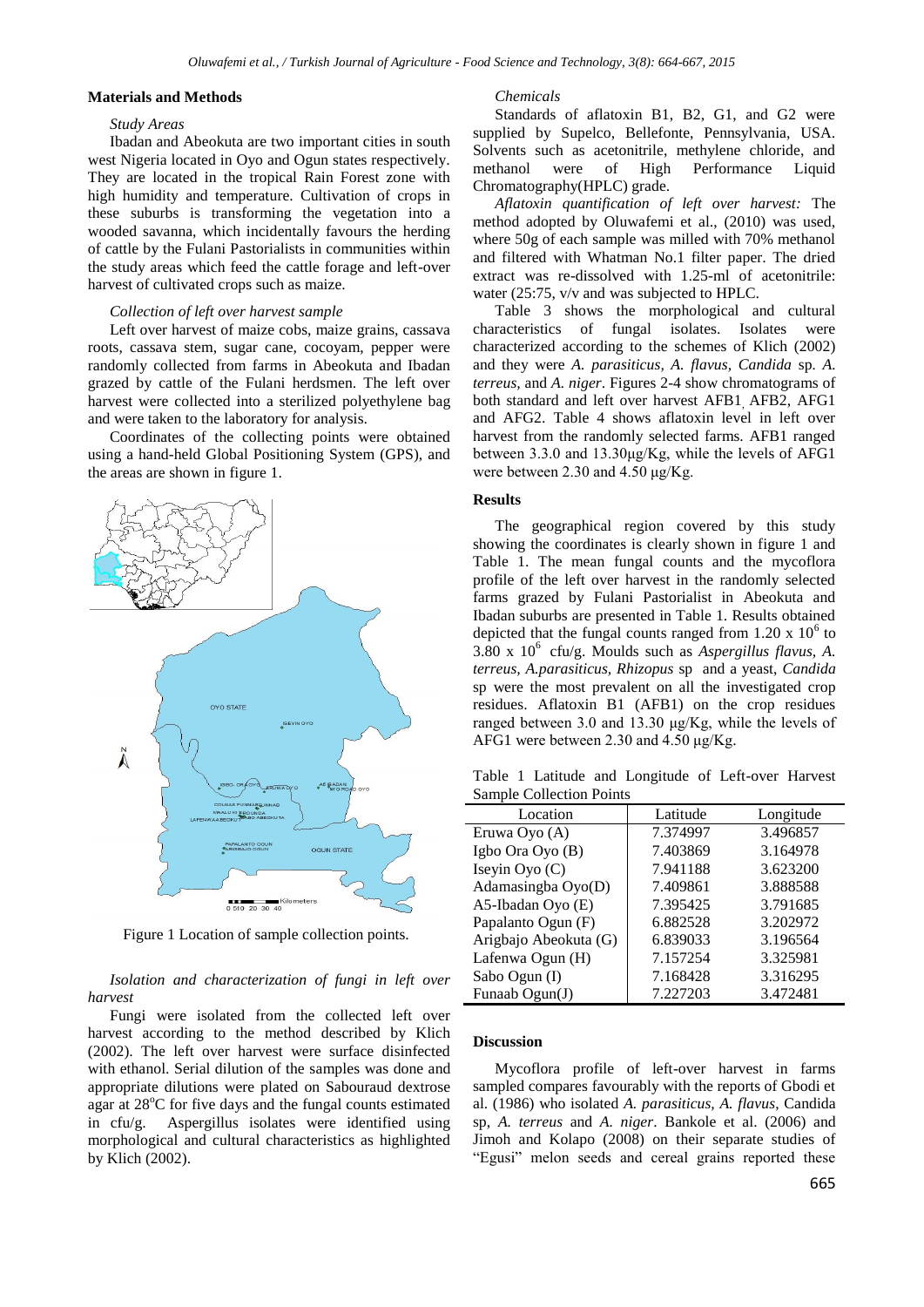fungi were found associated with cereal grains due to the humid tropical climate. The presence of fungi in crops in large numbers does not automatically mean aflatoxin contamination (Olojede et al., 1996, but the analysis for the different aflatoxin showed that maximum aflatoxin levels in left-over harvest in this study was 13.3 µg/kg while the lowest level of aflatoxin was 3.3 µg/kg.

In a documentatary by Cornell University (2009), it listed that the maximum permissible worldwide aflatoxin levels in feeds for dairy and finishing beef cattle were 20 and 300 μg/Kg respectively. The concentration levels of aflatoxin levels from this study were lower but consulting earlier studies by Oluwafemi et al (2014) which obtained values between  $9.0 - 456$ ng/L in some grazing areas give an indication that there are some levels of carry-over.

Table 2 Mycoflora and <sup>†</sup>Fungal counts (cfu/g) of Left-over Maize Harvest on farms grazed by Cattle in Ibadan/Abeokuta Suburbs, South West Nigeria

| Farm | <b>Fungal Counts</b> | <b>Fungal Isolates</b>                                        |
|------|----------------------|---------------------------------------------------------------|
| A    | $1.20 \times 10^{6}$ | Aspergillus flavus, A. niger, A. parasiticus, Rhizopus sp     |
| B    | $1.76 \times 10^6$   | A. flavus, A. niger, A. parasiticus                           |
|      | $1.80 \times 10^6$   | A .terreus, A. flavus, Candida sp, Rhizopus sp                |
| D    | $3.80 \times 10^{6}$ | A .terreus, A. flavus, Candida sp, Rhizopus sp A. parasiticus |
| E    | $1.83 \times 10^6$   | A. flavus, Candida sp, Rhizopus sp A. parasiticus             |
| F    | $2.20 \times 10^6$   | A. parasiticus, A. niger, A. flavus, Rhizopus sp              |
| G    | $5.00 \times 10^6$   | A. flavus, A. terreus, Rhizopus, Candida sp                   |
| H    | $3.00 \times 10^6$   | A. flavus, A. terreus, Candida sp, Rhizopus sp                |
|      | $3.40 \times 10^6$   | A. flavus, A. parasiticus, Candida sp, A. terreus             |
|      | $1.80 \times 10^6$   | A. niger, A. parasiticus, A. flavus, Candida sp               |

Table 3 Cultural and morphological characteristics of organism found in raw milk

| <b>Isolates</b> | Features                                                                                                                                                                                                                                       |                                                                                                             | Probable spp   |
|-----------------|------------------------------------------------------------------------------------------------------------------------------------------------------------------------------------------------------------------------------------------------|-------------------------------------------------------------------------------------------------------------|----------------|
|                 | Microscopic                                                                                                                                                                                                                                    | Macroscopic                                                                                                 |                |
| F1              | Spores are oval, non septate brown<br>mycelium gives rise to straight sporan-<br>giosphore that terminate with black spo-<br>rangium containing a columella, with a root-<br>like hyphae (rhizoids).                                           | Rapidly growing white coloured<br>fungus swarms over entire plate,<br>aerial mycelium cottony and<br>fuzzy. | Rhizopus       |
| F <sub>2</sub>  | Conidia heads are typically radiate, later<br>splitting to form loose column<br>conidiophores arehyaline and coarsely<br>roughened, often more noticed near the<br>vesicles.                                                                   | White colonies becomes<br>yellowish green, grows in a cycle<br>manner.                                      | A. flavus      |
| F <sub>3</sub>  | Vesicles are small, dome shaped biseriate,<br>proximal phialides are shorter than distal<br>philiades, smooth, elliptical conidia form<br>long chains, has microconidia borne by<br>short conidiophores which extend laterally<br>from hyphae. | Colonies are velvety, brown with<br>folds, the reverse is white                                             | A. terreus     |
| F <sub>4</sub>  | spores are oval, non-septate mycelium give<br>straight spores.                                                                                                                                                                                 | Colonies are greenish-yellow<br>and grows in a trio shape.                                                  | A. parasiticus |
| F <sub>5</sub>  | spores are oval, non-septate                                                                                                                                                                                                                   | Colonies are creamy grows by<br>budding                                                                     | Candida sp     |

#### Table 4 Aflatoxins  $B_1$  and  $G_1$  levels of left over harvest in ten farms

| Farm $Gl(\mu g/Kg)$ | Aflatoxin $B1(\mu g/Kg)$ | Aflatoxin |
|---------------------|--------------------------|-----------|
|                     | 12.0                     | 4.5       |
|                     | 13.3                     | 2.7       |
|                     | 3.3                      | 2.3       |
|                     | 7.4                      | 3.6       |
|                     | 5.9                      | 3.0       |
|                     | 3.3                      | 2.4       |
|                     | 7.0                      | 4.1       |
|                     | 4.6                      | 4.0       |
|                     | 5.5                      | 3.2       |
| 10                  | 5.5                      | 3.0       |